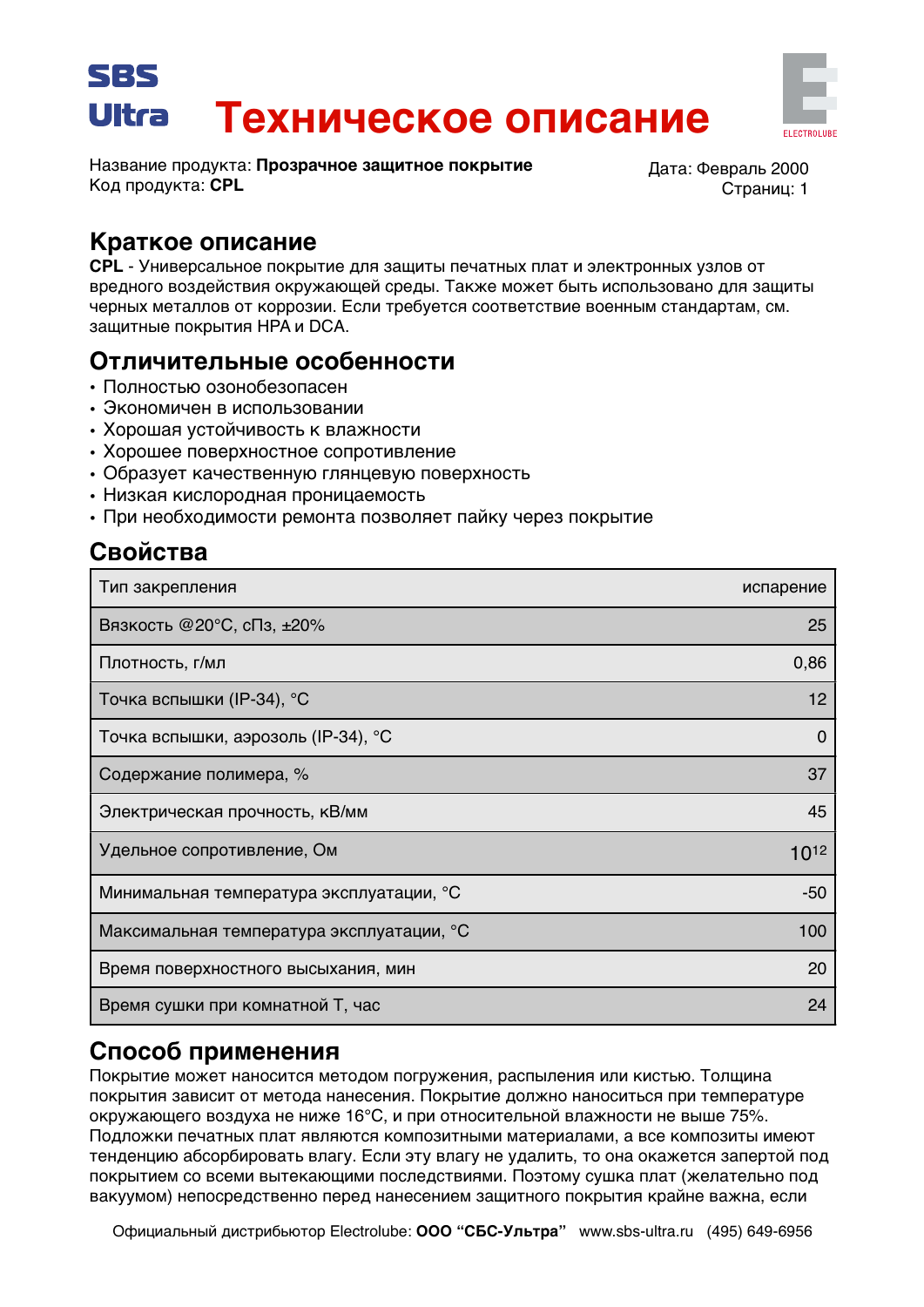необходимо добиться максимальной степени защиты. Перед началом работы композицию необходимо тшательно перемешать, после чего дать ей отстояться по крайней мере 2 часа. пока не отойдут все пузырьки воздуха.

### Мойка перед нанесением покрытия

Перед нанесением покрытия платы должны быть тщательно очищены. Это необходимо для обеспечения адгезии. Кроме того, остатки флюса, если они не удалены, обуславливают коррозию под покрытием. Electrolube производит гамму эффективных озонобезопасных композиций для мойки печатных плат как на основе углеводородов, так и на водной основе. Все они обеспечивают очистку, в соответствии с военным стандартом чистоты.

### Маскировка контактов и разъёмов

Перед нанесением покрытия все разъёмы, контакты и прочие элементы, которые не должны покрываться лаком, необходимо тщательно закрыть, используя удаляемую маску, например. PCM производства Electrolube.

#### Нанесение покрытия методом погружения

Метод погружения обычно обеспечивает толшину примерно 25 микрон. Идеальная вязкость композиции для метода погружения 180 - 200 сПз @20°С. Если используется негерметичное оборудование, то растворитель имеет тенденцию испаряться, что приводит к повышению вязкости. Поэтому вязкость должна проверяться регулярно на вискозиметре или методом истечения, и, при необходимости, корректироваться посредством добавления рекомендованного в разделе "Разбавители" разбавителем. Плата должна погружаться в раствор медленно, чтобы не захватывать с собой воздух, и по возможности в положении близком к вертикальному. Дать плате побыть в погруженном состоянии примерно 1 минуту с тем, чтобы избавиться от захваченных при погружении пузырьков воздуха. Затем плата ОЧЕНЬ МЕДЛЕННО извлекается из раствора. Чем меньше скорость извлечения, тем равномернее толщина покрытия. Извлеченную плату надо подержать над ванной, чтобы стекли излишки покрытия. Затем плата помещается в сушильный шкаф.

#### Нанесение покрытия распылением

Покрытие в аэрозольной форме готово к употреблению. Материал в неаэрозольной форме необходимо разбавить рекомендованным в разделе "Разбавители" разбавителем. Оптимальная вязкость зависит от используемого оборудования и условий нанесения. Данное покрытие предназначено как для ручного распыления, так и для автоматического оборудования. Распыляющая головка должна быть подобрана в соответствии с вязкостью. Необходимое давление в пределах от 280-340 кН/м<sup>2</sup>. Спрей должен направляться с разных сторон под разными углами, чтобы обеспечить нанесение покрытия в труднодоступных местах, включая поверхность под электронными компонентами. Затем плата помещается в сушильный шкаф.

## Нанесение покрытия кистью

Используйте хорошую мягкую кисть, которая не оставляет следов и не повредит компоненты и соединения.

# Двойной слой

Как правило, одного слоя покрытия вполне достаточно. Если же по каким-то причинам требуется второй слой, то он может быть нанесен после высыхания первого слоя. Этим достигается хорошее соединение слоев.

## Сушка

CPL становится сухим на ощупь через 15-20 мин при комнатной температуре. Однако полную силу оно приобретает через 24 час.